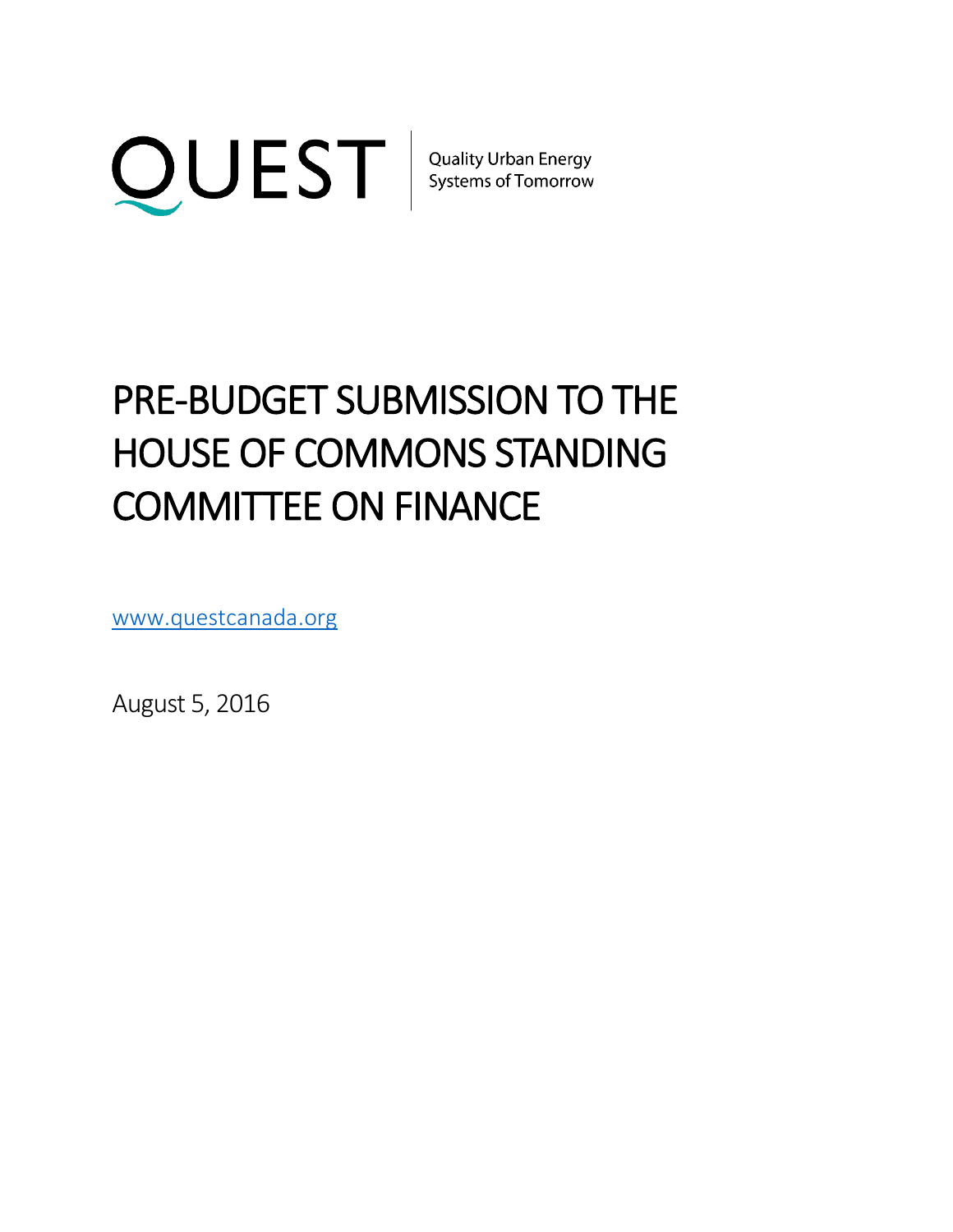### Executive Summary

Communities – the places where we live, work, move, and play – account for 60 percent of energy use in Canada, as well as over half of all greenhouse gas emissions (GHGs). Communities are essential for achieving federal, provincial, and territorial government energy and GHG objectives, and Smart Energy Communities offer a solution to how they get there.

Smart Energy Communities prioritize energy efficiency, integrate conventional energy networks, make smart land use decisions, and harnesses local energy opportunities.

Through the advancement of Smart Energy Communities, QUEST is helping Canadian communities and community stakeholders improve energy efficiency, enhance reliability, cut costs, and reduce greenhouse gas emissions at the local and regional levels. QUEST accomplishes this by conducting research, engaging stakeholders, partnering with likeminded organizations, and advocating for the advancement Smart Energy Communities.

In Budget 2017, QUEST proposes that the Government of Canada create a dedicated fund offering significant financial support for Canadian communities, organizations, and businesses to positively engage in the development of Smart Energy Communities. Designed to support specific projects, policies, and programs that help to improve energy efficiency and reduce GHG emissions, this fund would bring together community and business leaders to find innovative climate solutions, and share knowledge between sectors and across provincial and territorial boundaries.

In addition, QUEST proposes that the Government of Canada create a dedicated funding program for communities to develop and implement Community Energy Plans. This fund would work directly with provincial programs, such as Ontario's Municipal Energy Plan program, to support underserved communities in developing Community Energy Plans (CEPs), and supporting communities that have Community Energy Plans in overcoming some of their implementation challenges.

## About QUEST

QUEST is the leader advancing Smart Energy Communities that reduce GHG emissions, lower energy use, drive the adoption of clean technologies, and foster local economic development in Canada. Established in 2007, QUEST has a national grassroots network including over 10,000 contacts in organizations across Canada from local, provincial and territorial governments, utilities, energy service providers, building and land owners and operators, and clean technology companies working at the community level to advance Smart Energy Communities.

QUEST was created because industry, governments, business, and the eNGO community needed a place to come together and advance energy end-use solutions at the community level that balanced environmental and economic considerations. QUEST has eight provincial and regional caucuses from coast to coast to coast in Canada. These caucuses bring community stakeholders to the table to work on initiatives and CEPs that reduce GHG emissions.

## QUEST is Helping Canadian Communities and Businesses

Through the advancement of Smart Energy Communities, QUEST is helping Canadian communities and community stakeholders to improve energy efficiency, enhance reliability, cut costs, and reduce greenhouse gas emissions at the local and regional levels. QUEST accomplishes this by conducting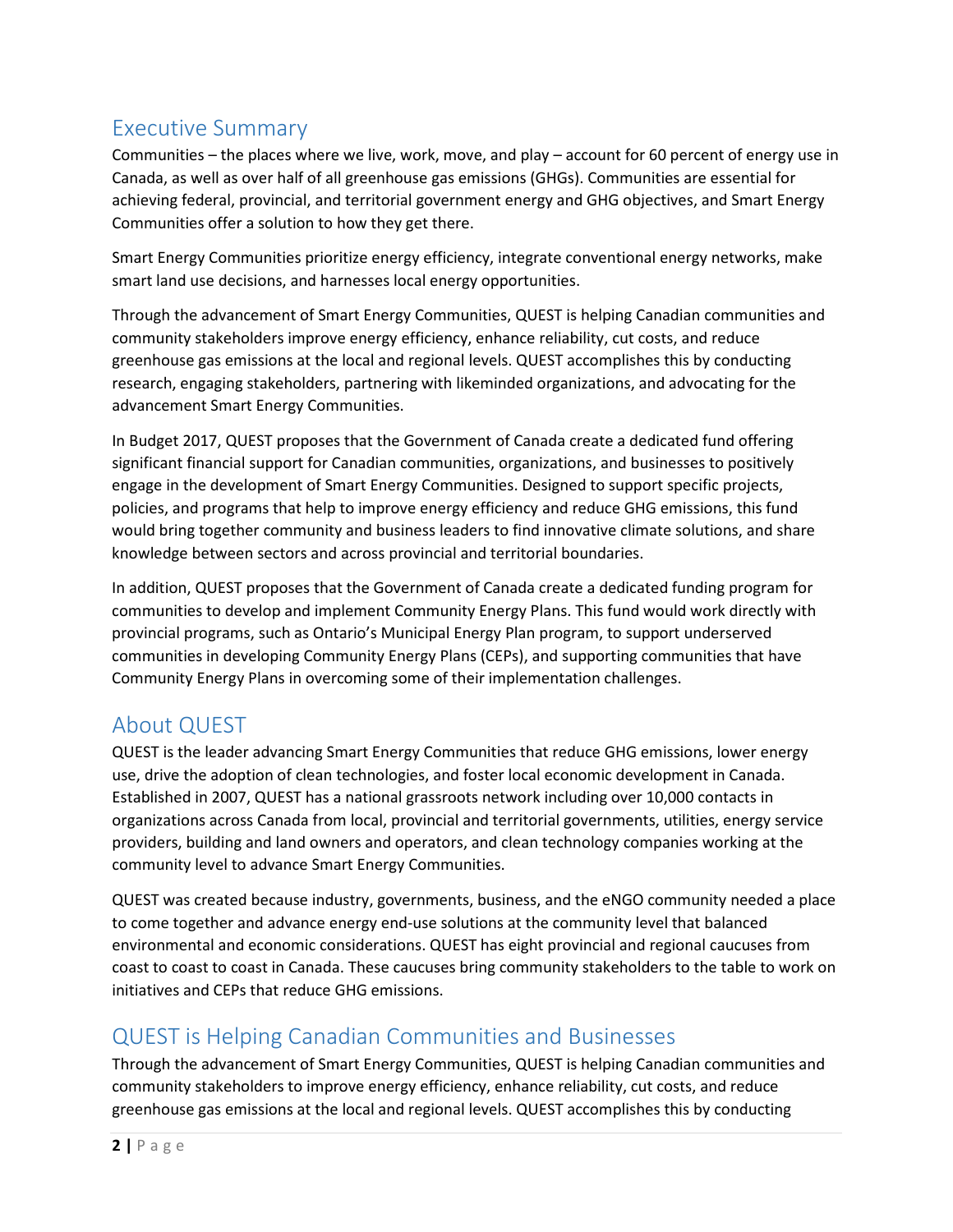research, engaging stakeholders, partnering with likeminded organizations, and advocating for the advancement Smart Energy Communities.

#### Partnering to Help Canadian Communities

*Community Energy Planning: Getting to Implementation in Canada!* (GTI), is a national initiative being led by the leading community energy planning experts in Canada, the Community Energy Association, QUEST, and Sustainable Prosperity, with an aim to accelerate the implementation of Community Energy Plans across Canada.

Today more than 50 percent of Canadians live in communities with a CEP. These communities recognize the importance of defining and addressing their energy priorities. CEPs can be targeted to address a range of local issues, such as stimulating local economic development, reducing greenhouse gas emissions, and improving energy security and community resiliency.

The national work of GTI has validated that communities and their stakeholders are key to managing Canada's energy use and GHGs, and that CEPs provide a practical solution to support communities in addressing their energy and GHG objectives. But while CEPs often present solutions to complex problems requiring multi-stakeholder approaches to implementation, they also require a new way of doing things for every stakeholder involved, including municipal and provincial staff members, utilities, developers and real estate agents, and other community energy practitioners. Since 2014, GTI has delivered research, engagement, and program delivery activities to identify challenges, success factors, and solutions to accelerate CEP development and implementation across Canada.

#### Driving Innovation

The 2015 Energy and Mines Ministers' Conference (EMMC) Co-Hosts, the Nova Scotia Department of Energy and Natural Resources Canada, partnered with QUEST to deliver the National Policy Symposium on Energy Delivery and Management: Pathways to Innovation in preparation for EMMC 2015.

Across Canada, there are important innovations happening in the energy sector that are making the production, distribution, and use of energy cleaner, more efficient, more affordable, and more reliable. New technology is influencing how we think about and operate our energy delivery and management systems. The challenge is that technological innovation is happening at a pace that is often difficult for policy and regulation to keep up with.

The most impactful innovations are taking place at the local level, where technological innovations in energy service delivery and management can lead to lower energy costs, enhanced reliability, greater environmental performance, and local economic benefits for consumers, industry, and governments.

The Symposium provided an opportunity for more than 80 senior representatives from government, industry, utilities, regulators, and not-for profit organizations from across Canada to share insights, solutions, and best practices about how to accelerate the uptake of technological innovations in the energy delivery and management sector in Canada.

## Addressing Climate Change and Stimulating the Economy with Smart Energy

#### **Communities**

Communities – the places where we live, work, move, and play – account for 60 percent of energy use in Canada, as well as over half of all GHGs. Communities are essential for achieving federal, provincial, and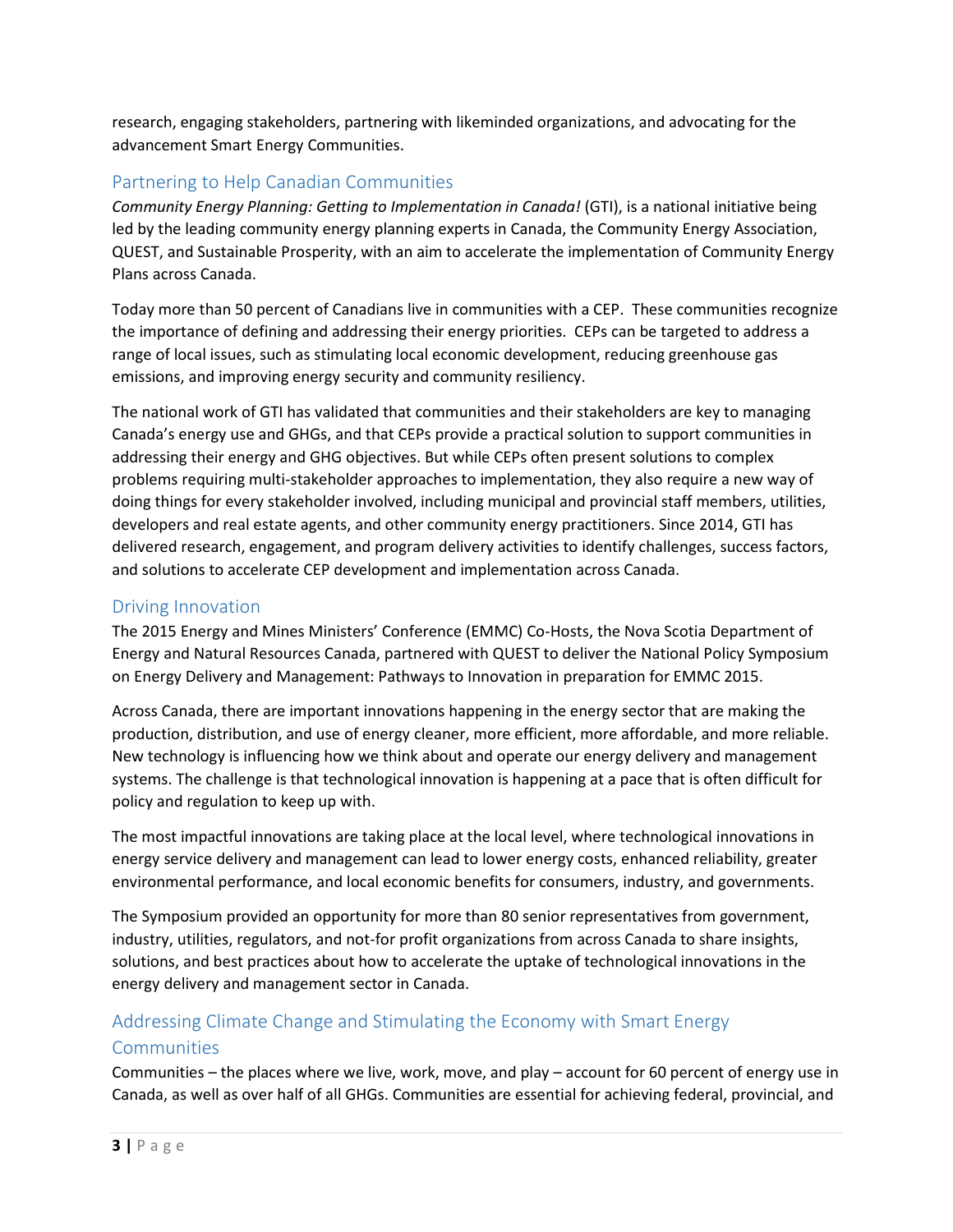territorial government energy and GHG objectives and Smart Energy Communities offer a solution to how they get there.

Smart Energy Communities prioritize energy efficiency, integrate conventional energy networks, make smart land use decisions, and harnesses local energy opportunities.

From building automation to street lights, Smart Energy Communities take advantage of the full potential of energy efficiency and capitalize on lower energy costs, cutting emissions, and improving operating performance.

Smart Energy Communities integrate conventional electricity networks. Electricity, natural gas, district energy, and transportation fuel networks in a community are better coordinated to match energy needs with the most efficient energy source. When conventional energy networks are integrated, it opens the door to innovations like alternative fuel vehicles, energy storage, waste heat capture, and combined heat and power applications.

Smart Energy Communities harness local energy opportunities. These can be stock opportunities like solar, wind, and geothermal, or they can be opportunities that are tailored to a community like water source cooling, sewage heat capture, biomass for heating, and capturing biogases for electricity and transportation fuel.

Lastly, Smart Energy Communities integrate land use, recognizing that poor land use decisions can equal a whole lot of energy waste.

Smart Energy Communities tap into opportunities to strengthen local economies, reduce current and future energy costs and GHGs, and create jobs by investing in smarter and more integrated approaches to energy use at the local level. Communities that have analyzed these opportunities have consistently identified a strong value proposition for these approaches, with solid economic returns on investments, environmental gains, health benefits, and an improved quality of life for local residents.

Energy is a significant cost in Canadian communities. Each year millions, and in some cases billions, of dollars are spent on energy, much of which leaves the local economy. This cost plays a significant role in the financial well-being of Canadian communities, and to the businesses and households in these communities.

Decisions made within communities regarding land use and urban form, buildings, transportation, waste, and distributed energy resources can reduce these energy costs and present an opportunity to recirculate dollars back into the local economy. The initiatives of communities to reduce energy costs will also reduce operating costs for businesses, making a community attractive to investors. These decisions can also make communities more futureproof to the risks of rising energy costs, potential carbon emissions pricing and regulation, and to disruptions in energy supply or changes in energy costs.

Community-level decisions can consequently drive significant emissions reductions and are critical to nation-wide efforts to address climate change. Equally, these decisions can support social priorities at the community level.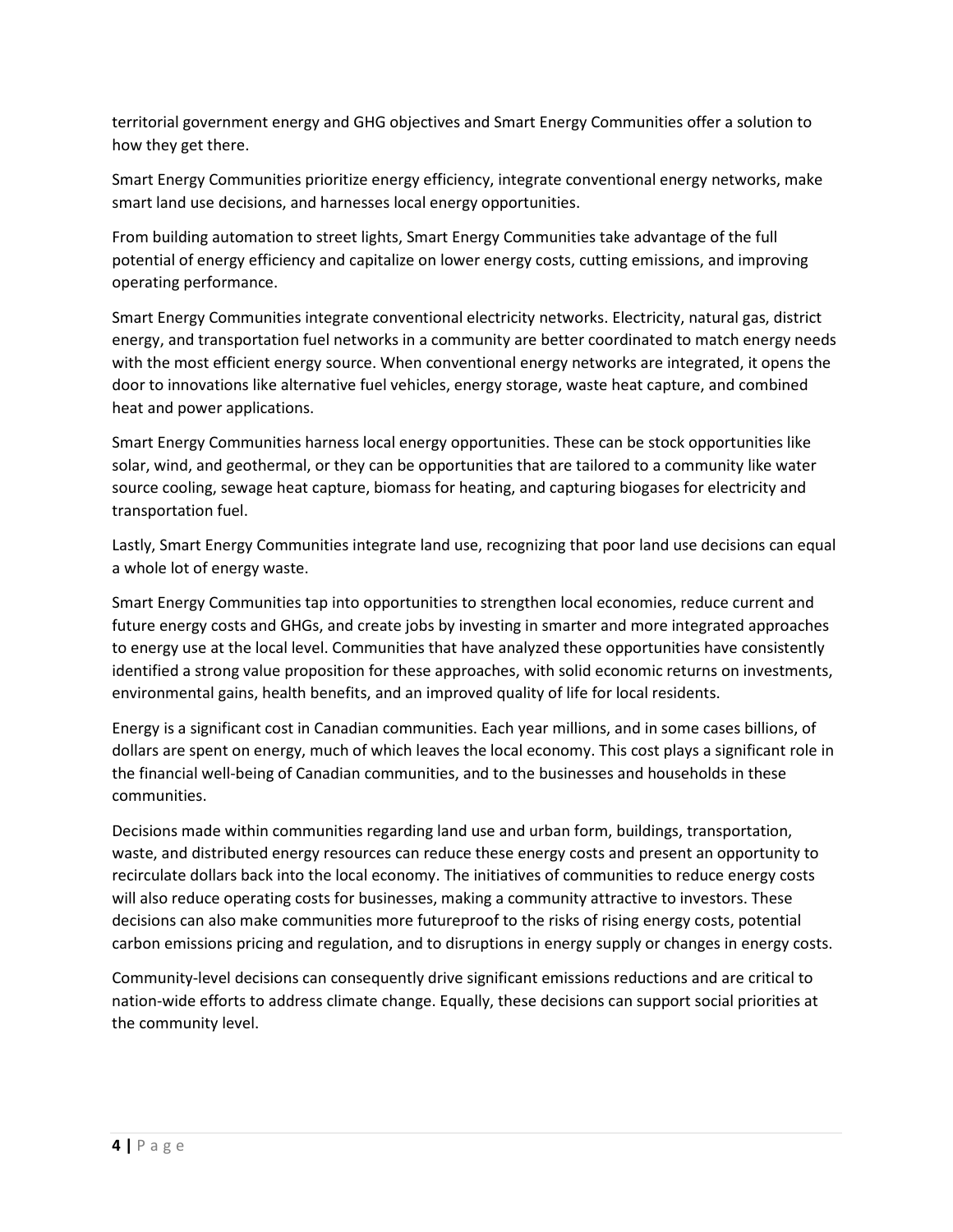## QUEST Recommendations for Budget 2017

QUEST offers the following recommendations to the Government of Canada for consideration to meet its objectives of addressing climate change, stimulating the economy, and encouraging innovation.

1. QUEST proposes that the Government of Canada create a dedicated fund offering significant financial support for Canadian communities, organizations, and businesses to positively engage in the development of Smart Energy Communities.

This fund should support specific projects, policies, and programs that help to improve energy efficiency, reduce GHG emissions, bring together community and business leaders to find innovative climate solutions, and share knowledge across provincial and territorial boundaries and between sectors.

For its part, QUEST envisions being able to tap into this funding; allowing us to continue to build and leverage our national grassroots network and to doing things like:

- Facilitate topic specific working groups to address policy and regulatory barriers to the advancement of Smart Energy Communities.
- Advocate for and contribute to the advancement of projects that improve energy efficiency, enhance reliability, cut costs, and reduce greenhouse gas emissions.
- Build the marketplace that serves Smart Energy Communities.
- 2. QUEST proposes that the Government of Canada create a dedicated funding program for communities to develop and implement Community Energy Plans.

This fund should work directly with provincial programs, such as Ontario's Municipal Energy Plan program, to support underserved communities in developing and implementing Community Energy Plans and supporting communities that have Community Energy Plans to overcome some of their implementation challenges.

For its part, QUEST envisions being able to tap into this funding; allowing us to continue to deliver the *Community Energy Planning: Getting to Implementation in Canada!* collaborative initiative to:

- Coordinate and lead a National Energy Community of Practice, targeting local elected officials (e.g. Mayors and Councillors), to support Community Energy Plan implementation.
- Lead a 'Canada Climate Corps' of young professionals and senior coaches to advise small communities on implementation.
- Identify new business models to support accelerated energy efficiency retrofits as well as the improved integration of transportation/land use.
- Conduct a series of research examining the efficacy of provincial, territorial and federal policies supporting CEP implementation.